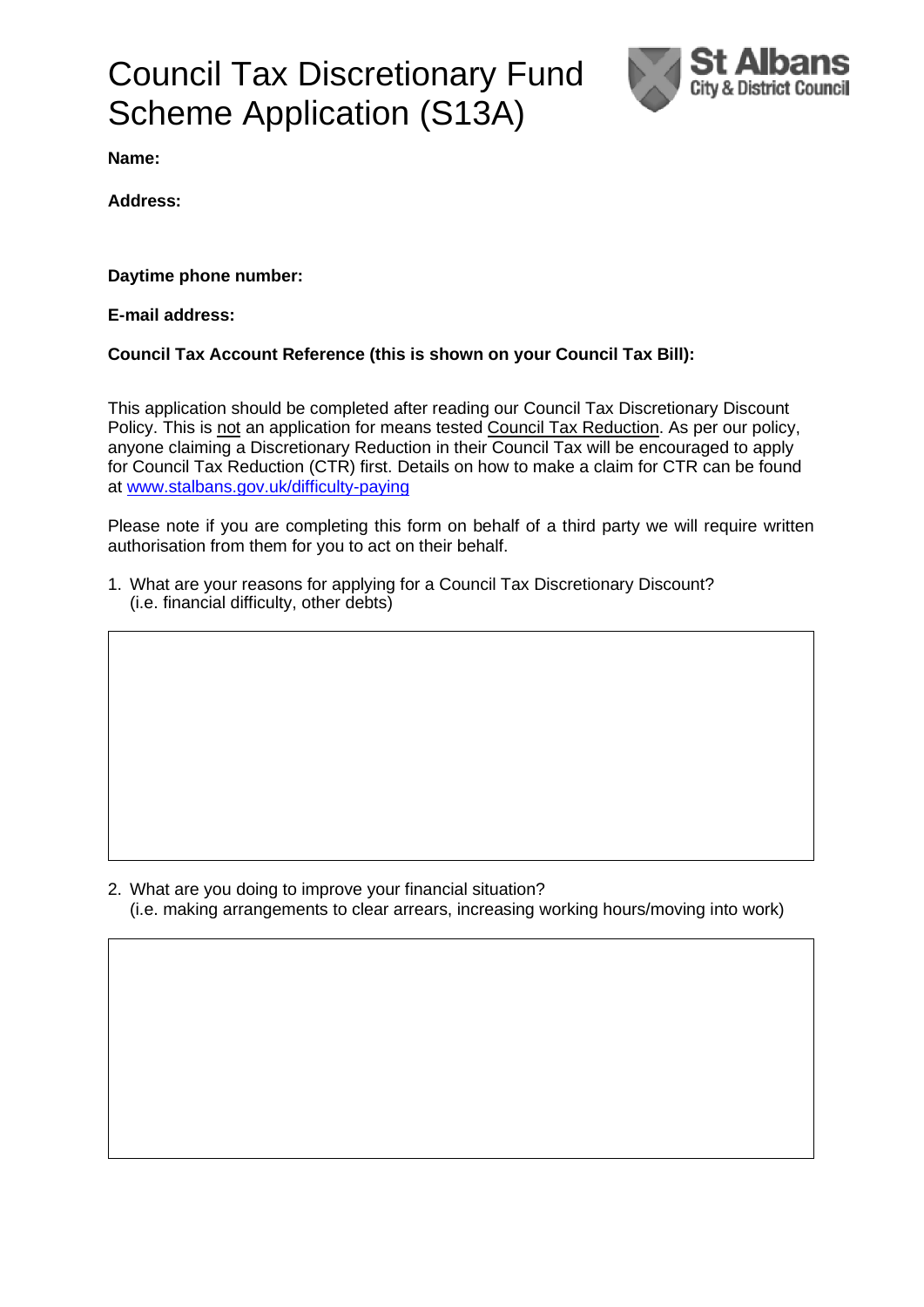3. Please tell us how your circumstances might change in the future to allow you to meet the shortfall in your Council Tax?

4. Have you or a family member any health problems, disabilities or special dietary needs? If you have any additional expenses due to health reasons, please tell us about them here.

Please send any supporting evidence when you return this form.

5. Regarding discretionary expenditure such as TV packages – have you taken any steps to reduce your packages and payments?

6. Regarding loans, arrears and any other debts – have you taken any steps to reduce the amounts owed or current payment arrangements? (i.e. have you been to a financial advice agency like Citizens Advice / Stepchange?)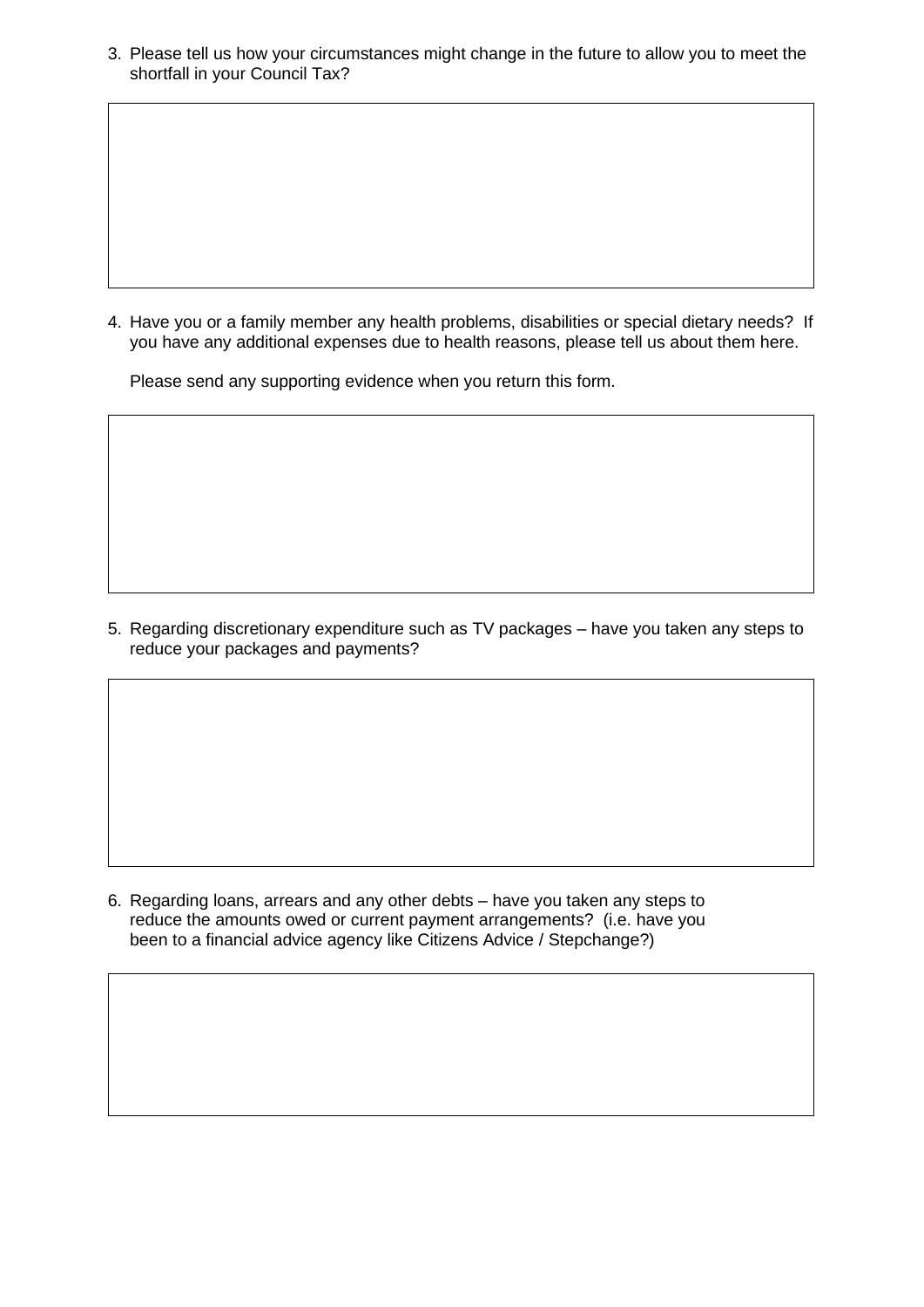### **Income**

Please provide details of all money coming into the household on a weekly basis. This includes any income **you and your partner receive** and if any other adults resident in the property contribute any money towards the household on.

|                                                                    | Amount per week (£) |
|--------------------------------------------------------------------|---------------------|
| Income Support / Job Seekers Allowance                             |                     |
| Employment and Support Allowance / Severe Disablement<br>Allowance |                     |
| Working Tax Credit / Child Tax Credit                              |                     |
| <b>Universal Credit</b>                                            |                     |
| Wages / Salary                                                     |                     |
| Who is your employer?                                              |                     |
| <b>Child Benefit</b>                                               |                     |
| <b>Child Maintenance</b>                                           |                     |
| Disability Living Allowance / Personal Independence Payment        |                     |
| <b>Attendance Allowance</b>                                        |                     |
| Carer's Allowance                                                  |                     |
| Contribution from other adults in household                        |                     |
| Other Income (please specify)                                      |                     |
| Other Income (please specify)                                      |                     |
| Other Income (please specify)                                      |                     |
|                                                                    |                     |
| <b>Total Weekly Income</b>                                         |                     |

**Unless you are currently receiving means tested Council Tax Reduction you may be asked to provide evidence of your income.**

# **Bank Accounts, Investments and other Capital**

Please provide details of all bank accounts, investments and any other capital or properties held.

| <b>Amount held</b> |
|--------------------|
|                    |
|                    |
|                    |
|                    |
|                    |
|                    |

**You may be asked to provide bank statements to support your application.** 

# **Expenditure**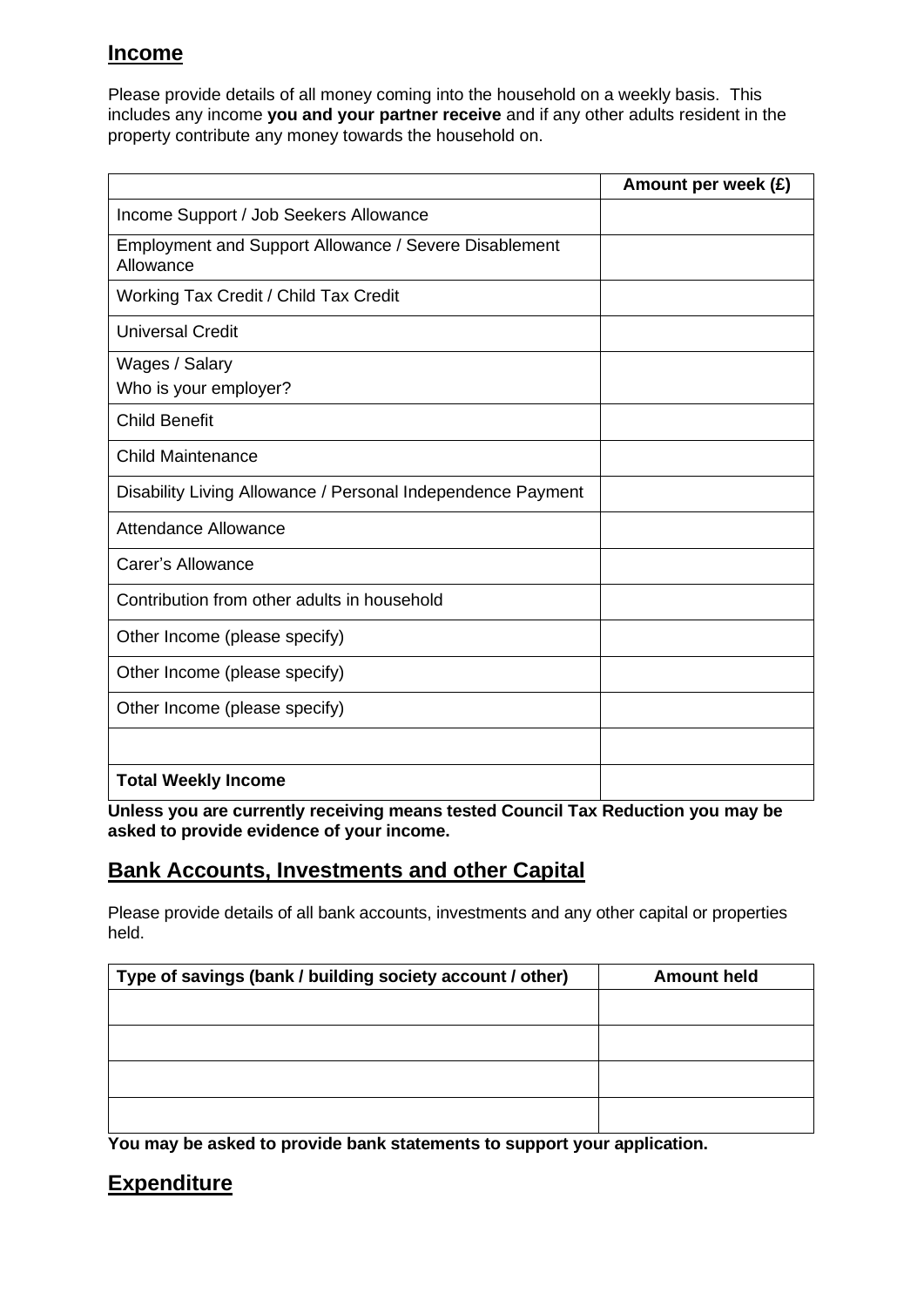Please provide details of all expenses that the household has on a regular basis. You will need to make it clear how much is spent on a weekly basis. When detailing how much you pay each week please include any arrears that you also paying off.

|                                          | Amount per week (£) |
|------------------------------------------|---------------------|
| Food                                     |                     |
| <b>Toiletries and Household Products</b> |                     |
| Gas                                      |                     |
| Electricity                              |                     |
| <b>Water Rates</b>                       |                     |
| Council tax                              |                     |
| Rent / Mortgage Payments                 |                     |
| Internet                                 |                     |
| Cable / Satellite TV                     |                     |
| Telephone                                |                     |
| Mobile Phone                             |                     |
| Petrol / Diesel                          |                     |
| <b>Public Transport</b>                  |                     |
| <b>TV License</b>                        |                     |
| Clothing                                 |                     |
| <b>Vehicle Expenses</b>                  |                     |
| Home Insurance                           |                     |
| Life / Pet Insurance                     |                     |
| Alcohol / Tobacco / E-Cigarettes.        |                     |
| Prescription costs                       |                     |
| Childcare costs (including school clubs) |                     |
| School meals                             |                     |
| Other (please specify)                   |                     |
| Other (please specify)                   |                     |
| Other (please specify)                   |                     |
| <b>Total Weekly Expenditure</b>          |                     |

**You may be asked to provide evidence of some of your expenditure.**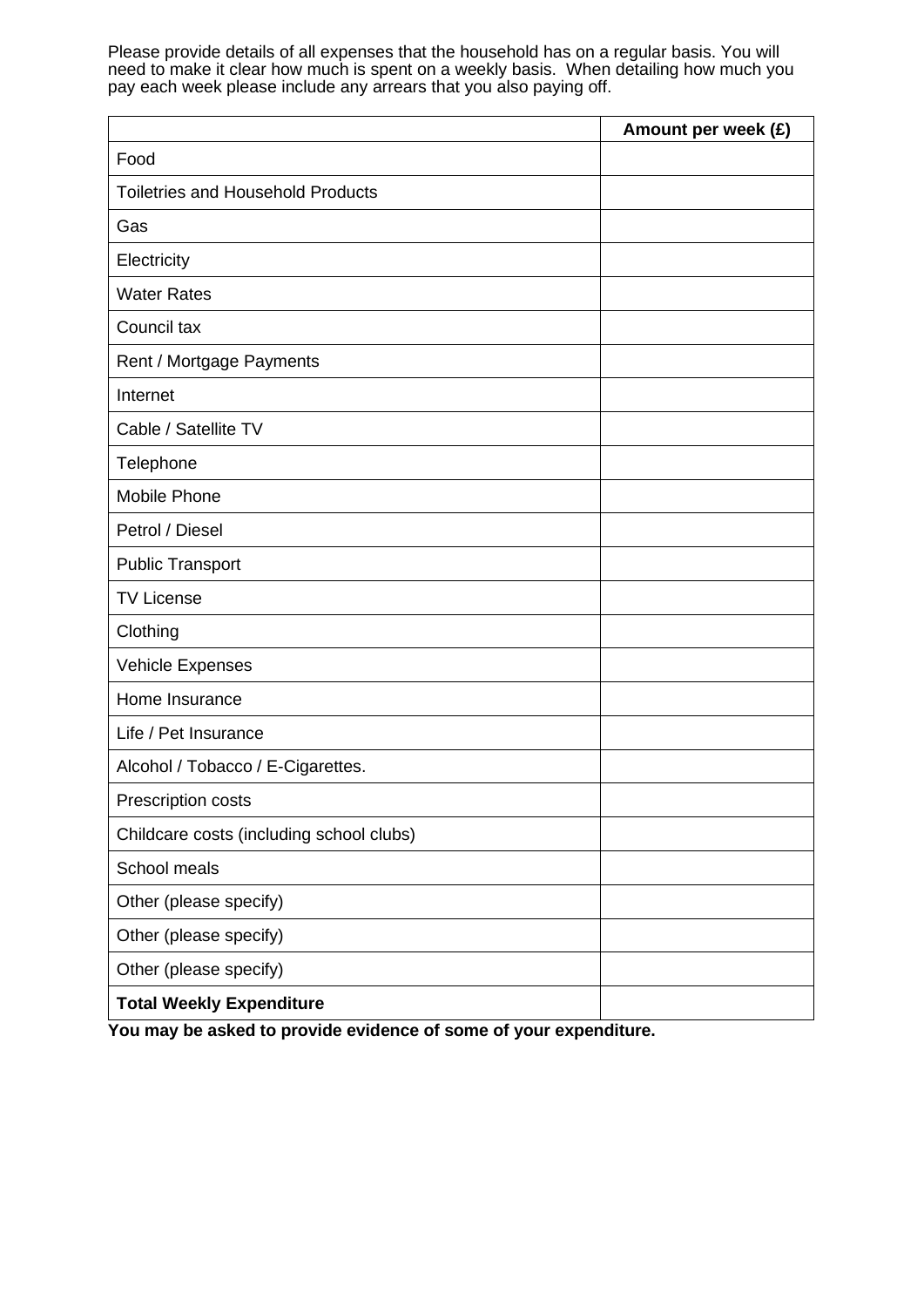# **Loans and Debts**

Please give details of all loans and debts that are currently outstanding, including total amount outstanding and repayments that are currently due.

|                              | <b>Amount outstanding</b><br>(£) | Payments per week<br>(£) |
|------------------------------|----------------------------------|--------------------------|
| <b>Council Tax Arrears</b>   |                                  |                          |
| Mortgage arrears             |                                  |                          |
| <b>Rent arrears</b>          |                                  |                          |
| Utility arrears              |                                  |                          |
| Court fines                  |                                  |                          |
| Loan 1                       |                                  |                          |
| Loan 2                       |                                  |                          |
| Catalogue                    |                                  |                          |
| Credit card 1                |                                  |                          |
| Credit card 2                |                                  |                          |
| Store cards                  |                                  |                          |
| Other (Please specify)       |                                  |                          |
| Other (Please specify)       |                                  |                          |
| <b>Total Loans and Debts</b> |                                  |                          |

**You may be asked to supply evidence of all loans and debts.**

### **Other Information**

Please use the box below to provide any other information that may be of use in assessing your application:

### **Declaration**

I confirm the details given are correct and I will notify you of any changes to my household income, capital or other circumstances as soon as any change happens. I understand that if I give information that is false this could lead to legal proceedings being taken against me.

By making an application I authorise St Albans City and District Council to check the information I have declared on this form against other records held by the Council, including Housing Benefit and Council Tax Support records, Council Tax Records and information held by the Housing Department.

Your signature: Please print name:

Date: